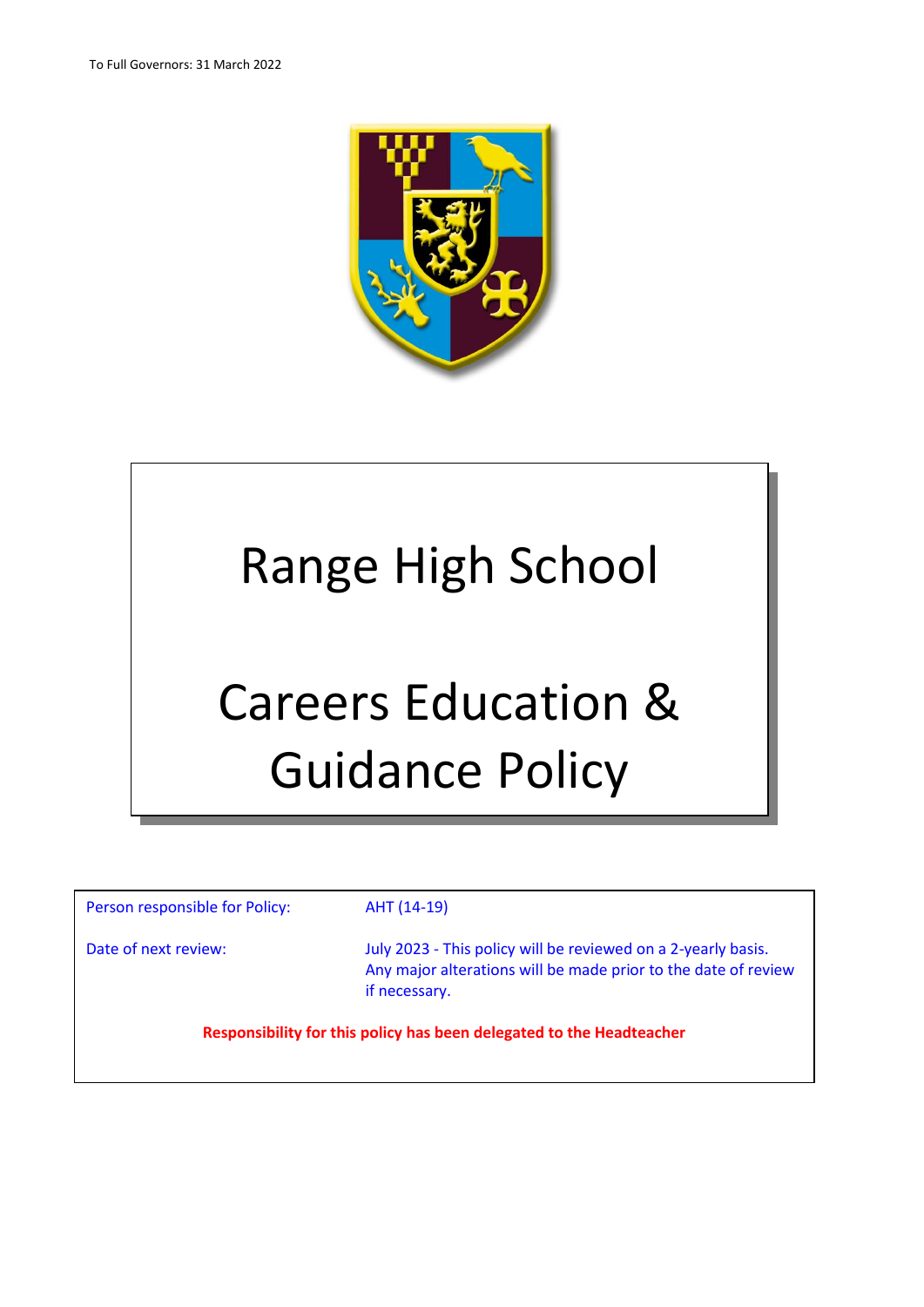# **Range High School Subject Policy**

# **Contents**

- Introduction and Rationale
- Aims and Objectives
- Teaching and Learning Approaches
- Departmental Duties
- Assessment, Recording and reporting
- Monitoring
- Organisation and Management
- Parental Links
- Links with Outside Agencies
- Equal opportunities
- Special Educational Needs and Differentiation
- Health and Safety
- Safeguarding

Appendix 1 – Gatsby Poster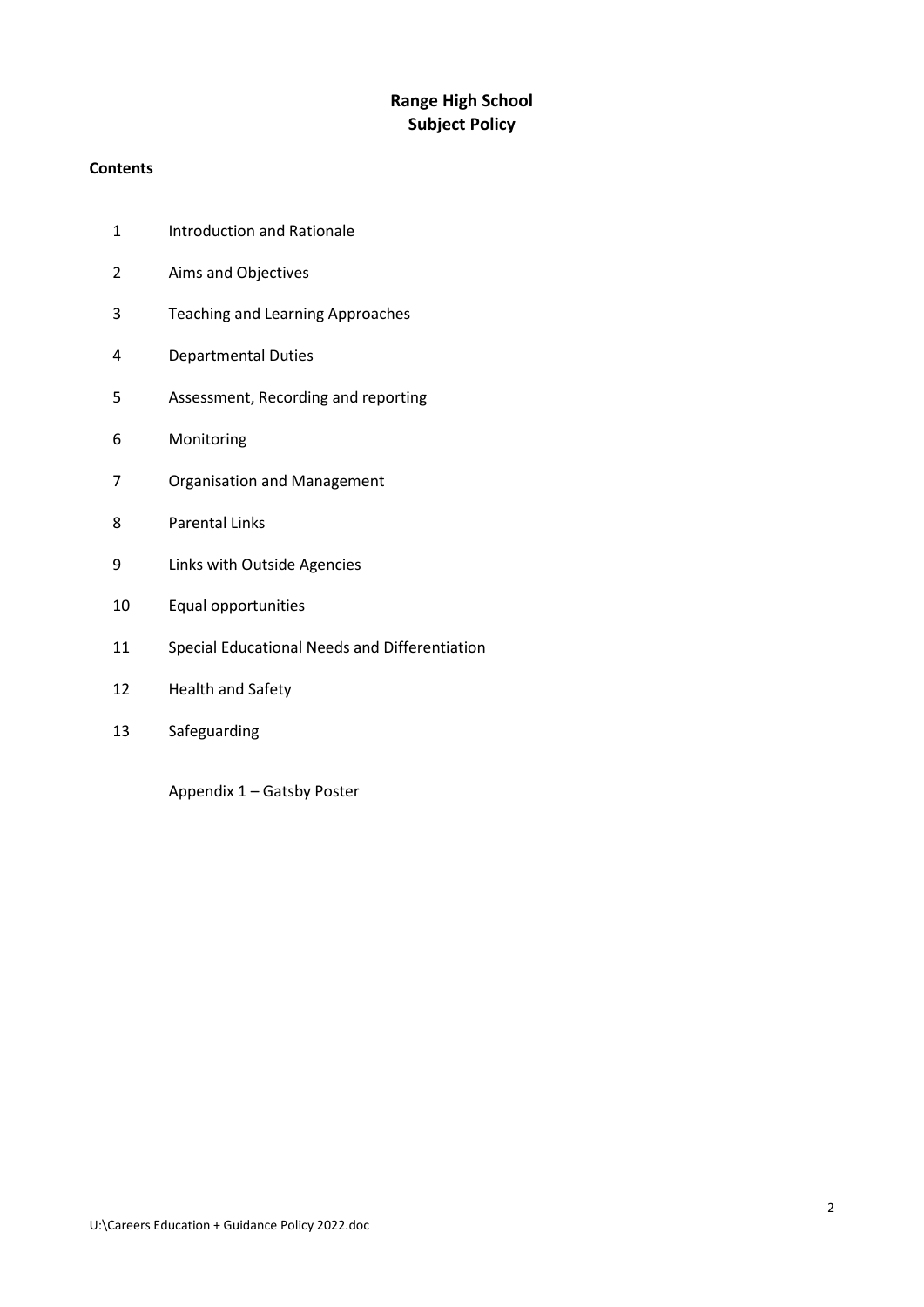#### **1 Introduction and Rationale**

#### **Careers Education and Guidance**

The school is committed to Careers Education as a vital means of giving all pupils the skills, knowledge and understanding to manage their own lifelong learning and career development. Careers Education will prepare all pupils for the opportunities, responsibilities and experiences of education, training, and employment as well as the challenges of adult life. Emphasis is on impartial, confidential, and informed advice, delivered within a framework of Equal Opportunities. There is support from Mploy Career Services as outlined in the Partnership Agreement between Mploy and Range High School. Careers Education is taught across all key stages. School is committed to working towards addressing Gatsby Benchmarks, (see Appendix 1) and as a member of the Liverpool City Region Careers Hub works with the school's enterprise adviser to do so.

### **2 Aims and Objectives**

- 1. Self-development to increase self-awareness and gain confidence in making decisions and choices concerning education, training, and work. Pupils need to be able to assess their strengths, limitations, and potential, to facilitate sensible decision-making.
- 2. Career exploration to access and examine sources of information so that pupils are aware of the range of courses and progression routes open to them at 16+. This will involve group and individual guidance. Pupils will be encouraged to use a range of media including computer-based programmes.
- 3. Career Management to monitor and review progress to evaluate pupils' achievements. This will enable pupils to evaluate their suitability for different learning and work opportunities, and to respond positively and flexibly to change.
- 4. Transition to prepare pupils for the move from school to continuing education, training or employment.

### **3 Teaching and Learning Approaches**

#### **The Careers Education and Guidance Programme will include the following:**

- 1. 8 discrete one-hour lessons throughout the year for pupils in years 7-10 and 12 and 6 such sessions for years 11 and 13. Emphasis will be on group work, aspects of developing self-awareness and decisionmaking, career research and career and transition management
- 2. Individual interviews with the Mploy Careers Adviser in Years 9-13, as appropriate, with priority given to PPG pupils and pupils with SEND. All Year 11 pupils will have a one-to-one interview.
- 3. Use of the Careers Library and Careers Education computer programmes such as JED (Job Explorer Database).
- 4. Careers Insight evenings in Years 9-13, workplace visits in Year 10, Meet the Professionals conference in Year 11 and UCAS Fair and work experience in Year 12. Pupils will also be encouraged to attend sixth form and college open days, which will be advertised as appropriate on the school's portal and through registers.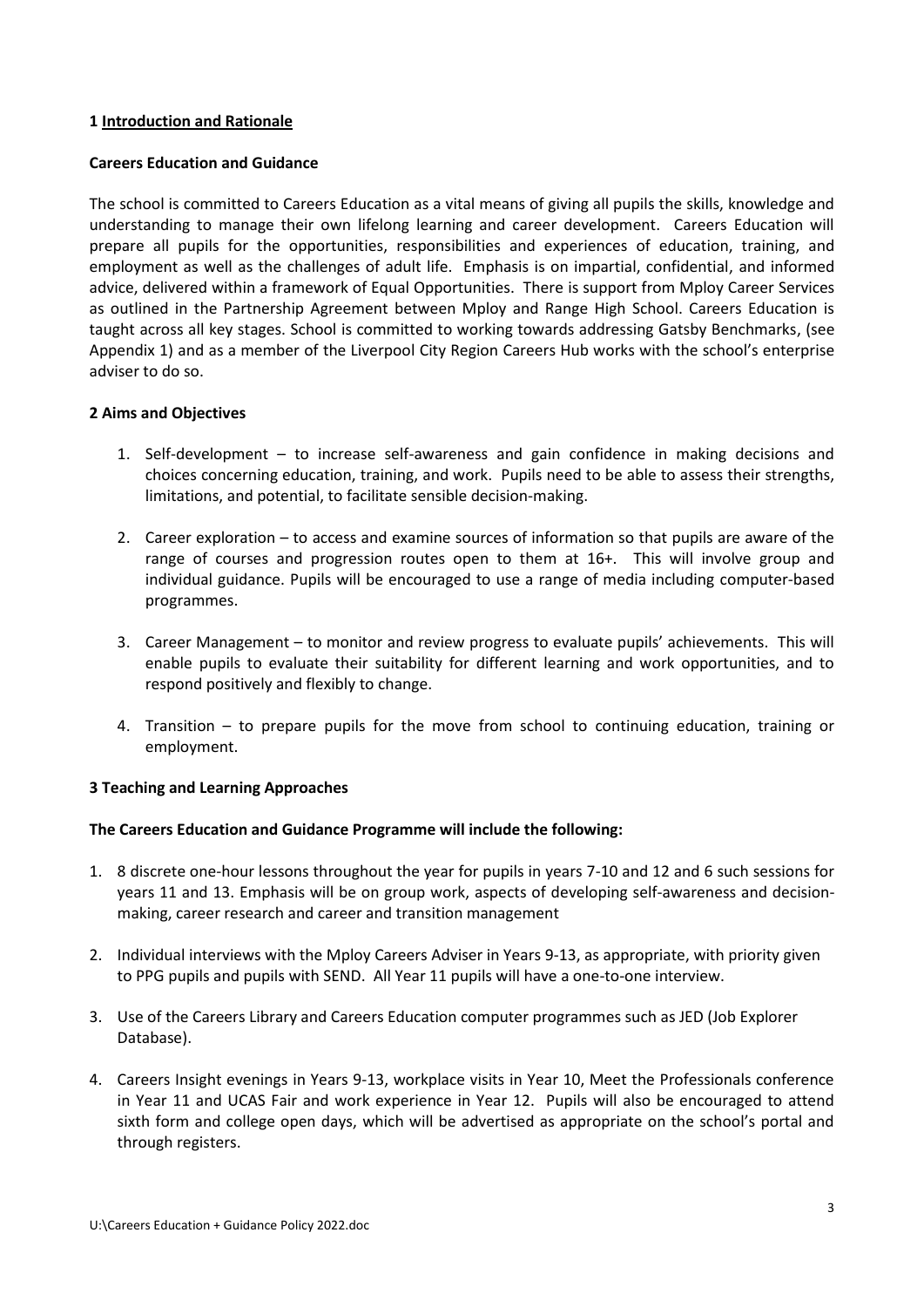# **CAREERS EDUCATION**

Careers Education lessons take place on Careers Days throughout the year. In addition to the programme listed below, the Careers Department organises or has input into assemblies, themed support evenings, parents' evenings, mock interviews, employer visits, sixth form taster days, job, apprenticeship and UCAS applications as well as Oxbridge workshops.

In addition, subject departments also include careers related content in lessons including employer encounters.

### **CORE CAREERS PROGRAMME TOPICS (CAREERS HOUR)**

# **YEAR 7**

- Skills and qualities (SA)
- Building a personal profile (SA)
- Visual CV (CM)
- The world of work and stereotyping  $-$  LMI (CE)
- Job research LMI and matching skills and qualities introducing the JED (CE)
- Job and career types LMI (CE)
- 'What is H.E.?' with a local university (CE)
- Range at work with member of kitchen staff, caretaking staff, office staff, TA (CE)

#### **YEAR 8**

- Career values (SA)
- The value of an education (CE)
- Interpersonal skills (SA)
- Teamwork challenge (SA)
- Green careers (CE)
- NHS Careers Competition (CE)
- What happens after Year 11? (1) with sixth form students and F.E. representative (CE)
- What happens after?  $(2)$  with the ASK service and local apprenticeship provider (CE)

### **YEAR 9**

- Skills and qualities re-visited (SA)
- Options at 14 (CE)
- Self-awareness and LMI (SA/CE)
- Options logistics (CM)
- Survival simulation game decision-making /teamwork (SA)
- What is entrepreneurship? (CE)
- Aspiring to Higher Education with a local university (CE)
- Team problem-solving activity (SA)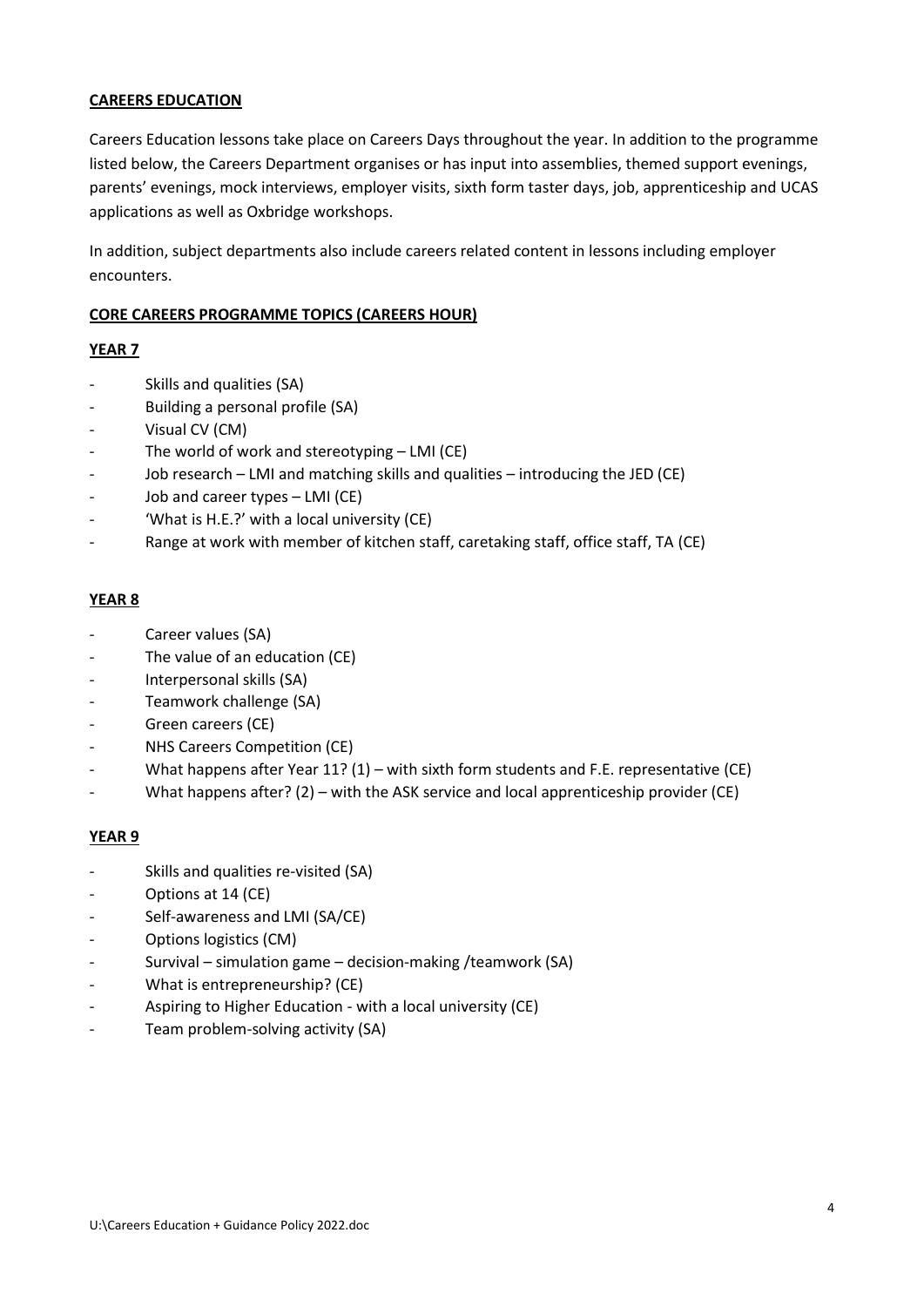#### **YEAR 10**

- Careers language and work values revisited (SA)
- Stereotyping in the workplace (CE)
- What do employers want? Rights and responsibilities at work (CE)
- Employer encounter sector varies (CE)
- Options at 16 (CE)
- Careers and criminality (CM)
- Places to look for careers information
- Apprenticeships research *(CE)*

### **YEAR 11**

- Options at 16 revisited (CE)
- Planning for the future (SA/CM)
- Personal finance (CM)
- FE college and apprenticeships panel (CE)
- CV workshop (CM)
- Financial matters (CM)

# **YEAR 12**

- Transition to Sixth Form What makes a successful student? (SA)
- HE v apprenticeship 1 (CE/SA)
- HE v. apprenticeship 2 (CE/SA)
- Study skills for sixth form and university note-taking (SA)
- Choosing a university (CM)
- Employer encounter degree apprenticeship talk (CE)
- Applying for university courses and apprenticeships (SA/CM)
- Personal statement writing with a local university (SA/CM)

### **YEAR 13**

- Course search, apprenticeship search and personal statements 1 (CE/SA/CM)
- Course search, apprenticeship search and personal statements 2 (CE/SA/CM)
- Interview skills (CM)
- NASA simulation decision-making and teamwork (SA)
- Employability (CE/SA)
- Transition to university Sheffield University session (CE) (replaced by an apprenticeships fair in April for those seeing employment)

### **SA – self-awareness CE – career exploration CM – career management**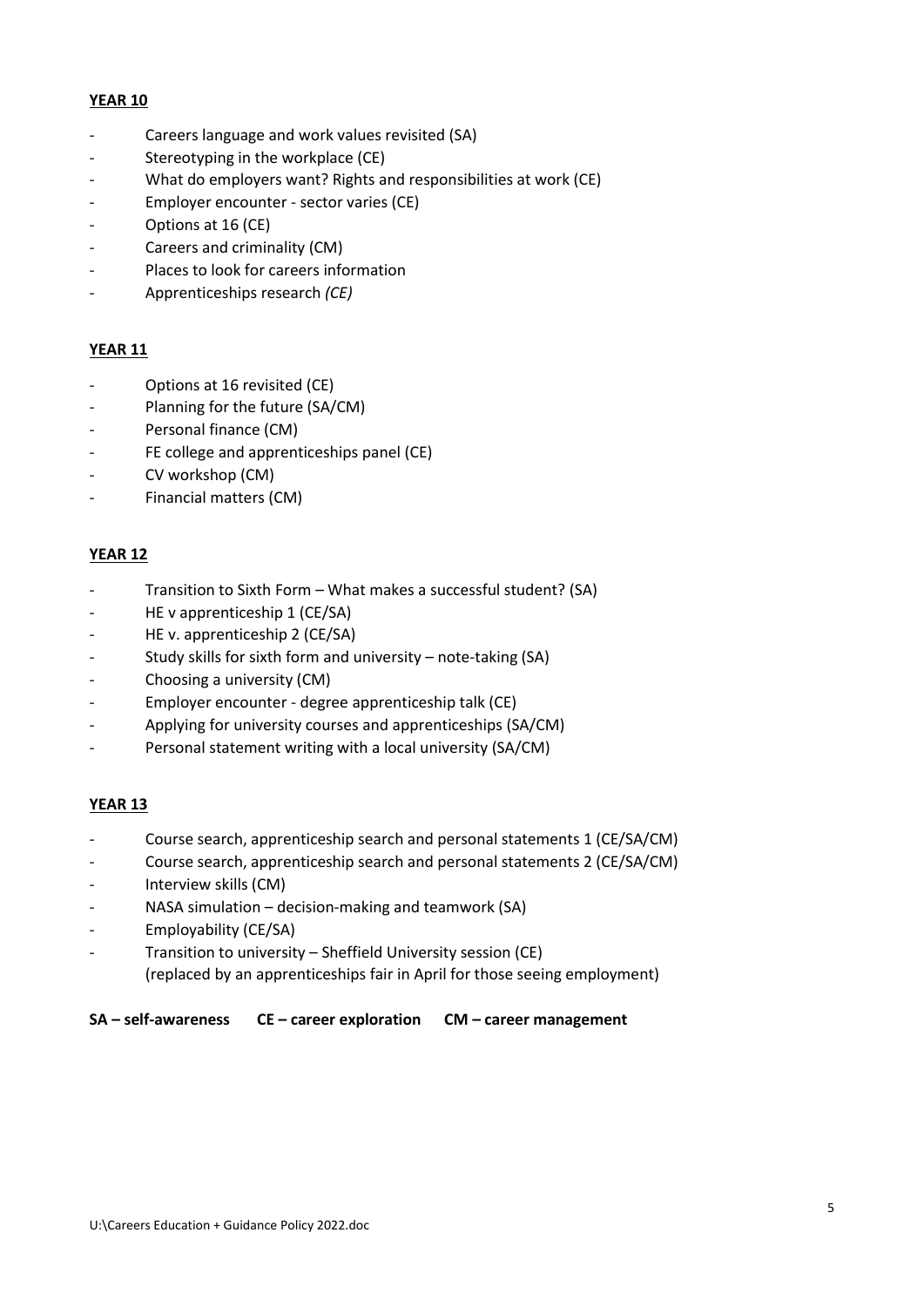This programme will be taught by the following:

- o *Careers Coordinator*
- o *Form tutors*
- o *Teaching staff*
- o *Careers Adviser (Mploy)*

#### **4 Departmental Duties**

- 1. To liaise with **Assistant Headteacher (14-19) in relation to curriculum time** and dates for the diary re:
	- o *Labour market information assemblies*
	- o *Mploy interviews Years 9-13*
	- o *The involvement of outside agencies/colleges/post 16 providers to give talks.*
- 2. To liaise with **Assistant Headteacher (14-19)** and Enterprise Adviser to produce a termly action plan.
- 3. To arrange suitable **interviews with Mploy**
	- o *Year 11 – Autumn Term and Spring Terms*
	- o *Year 9 - Spring Term prior to Option Choices*
	- o *Year 10 – Summer Term*
	- o *Years 12 and 13 – throughout the academic year as appropriate*
- 4. To plan the **Delivery of Careers Education for Years 7-13** ensuring PPG pupils and pupils with SEND are prioritised.
- 5. To monitor Year 11 Post-16 Applications and Year 13 Post-18 applications
- 6. To liaise with the Careers Adviser (Mploy) regarding:
	- o *Attendance at Parents' Evenings and information evenings, as appropriate*
	- o *Individual interviews for Year 11 and Years 9, 10, 12 and 13 where appropriate*
- *7.* To produce Years 11, 12 and 13 **Destination Lists** and share these lists with the local authority
- 8. To attend **Results Days** (August)
- 9. To attend **Careers Insight Evenings**
- 10. To visit local Post 16 providers, colleges/sixth forms;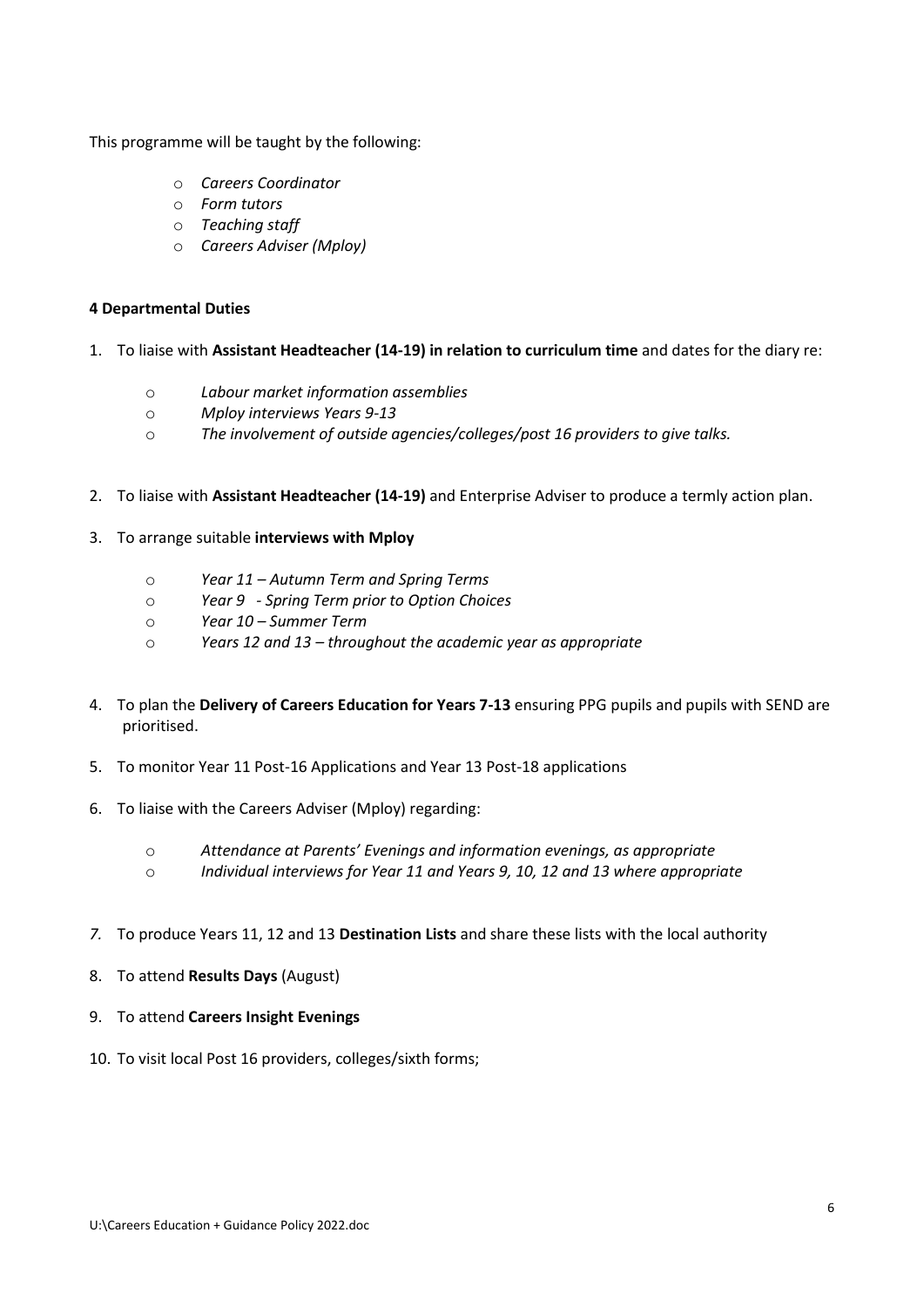## **5 Assessment, Recording and reporting**

- 1. Sixth Form students to be encouraged to populate their personal development profiles, prepared by Assistant Headteacher (Personal Development), with examples of ways in which they have demonstrated key employability skills.
- 2. Sixth Form tutors to encourage their tutees to add to their personal development profiles, which can in turn, be used for reporting and reference purposes.
- 3. Following one-to-one interviews, Careers Adviser to prepare an action plan for pupils. Sixth Form students to be encouraged to add this action plan to their personal development profile.

# **6 Monitoring**

- 1. The school careers' policy and programme to be reviewed on a bi-annual basis, in the second half of the summer term to reflect changing statutory requirements, curriculum demands, and the progression opportunities open to young people as well as the local labour market.
- 2. Mploy to monitor and review links with the school on an annual basis.

### **7 Organisation and Management**

- 1. Careers Co-ordinator to organise and manage all planning and resources.
- 2. Consultation with Careers Adviser (Mploy) re: interviews and talks within school.

### **8 Links with Parents and Carers**

The important role of parents in the whole process of Careers Guidance is recognised as vital. Parents are therefore, invited to make appointments at Year 9-13 Parents' Evenings with the Mploy Careers Adviser to discuss their son/daughter's careers plans.

Information about the school's careers' programme and events are available for parents on the school website.

### **9 Links with Outside Agencies and Provider Access**

- 1. Mploy providing the school's Careers Adviser.
- 2. The following Post 16 providers link with school in relation to giving talks/seminars to Year 11 pupils:
	- o *Southport College*
	- o *Hugh Baird College*
- 3. Information available on the school's website for employers and external training providers. See also the Provider Access Policy.
- 4. Elevate (formerly Sefton Education and Business Partnership)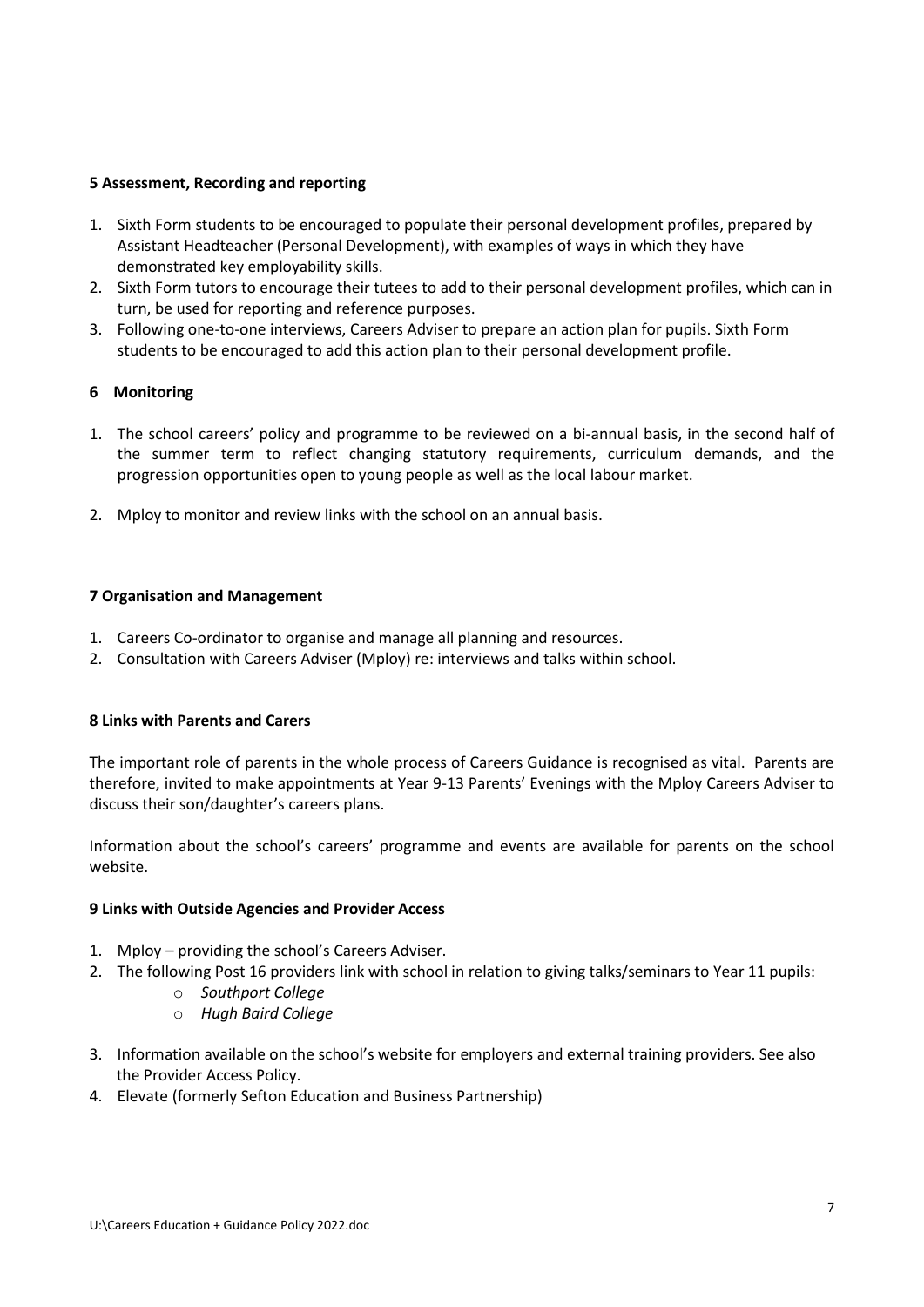#### **10 Equal opportunities**

All teachers involved in Careers Education and Guidance have a responsibility to promote equality of opportunity, which ensures that all pupils have an entitlement and appropriate access to careers' guidance regardless of race, gender, religion, ability, disability, social background or sexual orientation. All advice given will be impartial and confidential. Pupils will be helped to understand the importance of equal opportunities and be made aware of the risks of stereotyping and discrimination.

#### **Refer to the whole school policy.**

#### **11 Special Educational Needs and Disabilities**

All Pupils in Years 9-13 who have an EHCP will have the opportunity to meet with the Careers Advisor prior to their annual reviews. Where appropriate, the Careers Adviser will attend annual reviews.

#### **Refer also to the whole school policy.**

#### **12 Health and Safety**

#### **Refer to whole school policy on Health and Safety**

#### **13 Safeguarding**

The school has a thorough and comprehensive Safeguarding policy, which supports all areas of school life, ensuring that the educational experience of Range pupils is the best it can be.

## **Staff for Careers Education and Guidance**

Assistant Headteacher (14-19) Careers Co-ordinator Careers Adviser (Mploy) Form Tutors All teaching staff